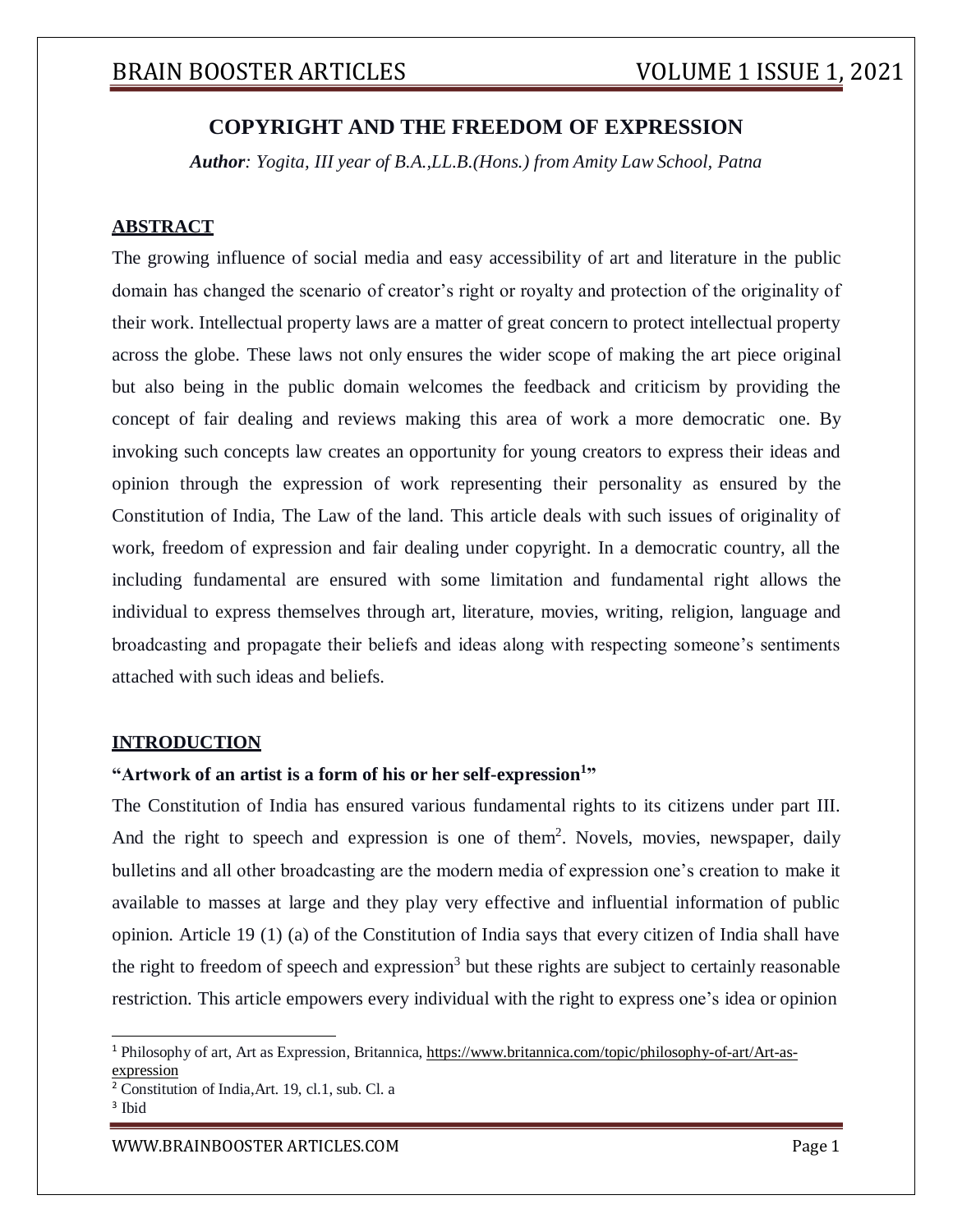freely by words of mouth, writing, and printing or by picture mode or by any communicable or visible representation i.e. gesture, signs, etc.<sup>4</sup>. It not only includes the creation of ideas but publication and propagation of those ideas also are an integral part of it. In the case of ROMESH THAPPAR V. STATE OF MADRAS<sup>5</sup> Court observed that  $\cdot$  Freedom of speech and the press lay at the foundation of all democratic organisations, for without free political discussion no public education, so essential for the proper functioning of the process of the popular government is possible.' The Human Rights Act also declares the freedom of expression (to hold, receive and impart)ideas and opinions without interference of public authority but also permits licensing of broadcasting them. Exercise of these rights of freedom brings responsibility and duties which are subject to certain formalities, restrictions and penalties which should carefully tackle.

Right to information is a necessary element of the fundamental Right principle to assure obligation on the public authorities to ensure the accessibility of information and ideas to every citizen to bring transparency, promote openness and accountability in the administration of public authorities. Fundamental Rights principle means people's right to know. The special interest of society in freedom of speech and expression creates accountability and influence on the approach of the government. The government of India should be more cautious while levying taxes on the matters concerning the newspaper industry than while levying taxes on other matters<sup>6</sup>. And the commercial advertisement doesn't come within the purview of Freedom of Expression because the prime objective is to earn profit not to promote social, economic, political, literature or the idea of humanity. Such expressions are commercial and are not protected under Article 19(1) (a).

### **HISTORICAL BACKGROUND**

With the invention of the Printing Press in 1436, the European market was flooded with a huge amount of printed publications reaching the masses. It not only made the reading materials

<sup>4</sup> Dr. J.N. Pandey, Constitutional Law of India 211(56th ed. Central Law Agency 2019)

<sup>5</sup> Thappar V. State of Romesh Madras, AIR 1950 SC 124

<sup>6</sup> Indian Express Newspaper v. Union of India,(1985) 1 SCC 641; Reliance Petro-chemical Ltd. v. Indian Newspaper (Bombay) Pvt. Ltd., AIR 1989 SC 190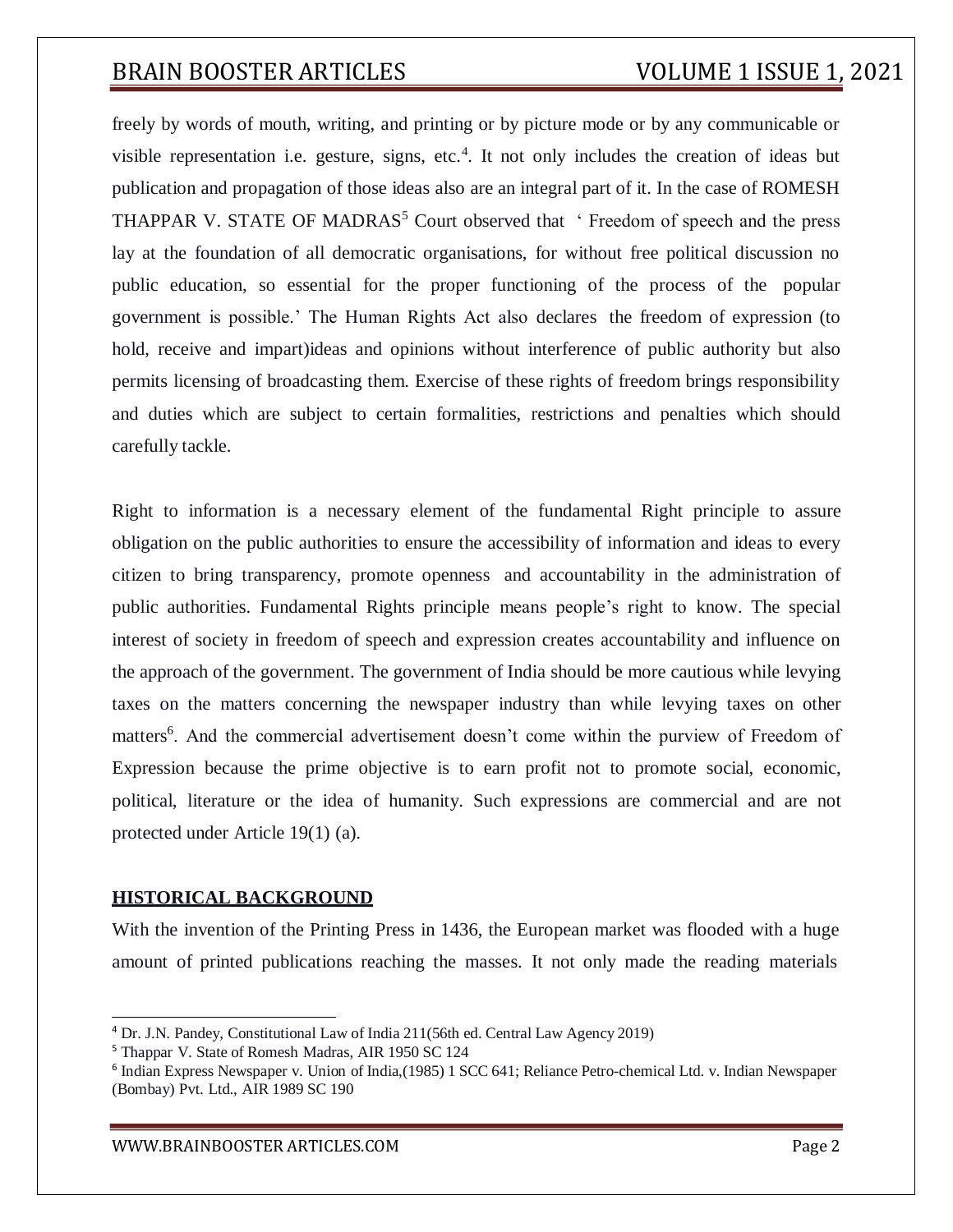accessible to all but also increased the incidents of cheating, fraud and unjust claims over the other's creation. Intending to protect the right of owners over their creation (intellectual property) world's first copyright law was the Statute of Anne, enacted in England in 1710 which added the provisions of works to be deposited at specific copyright libraries, and registered at Stationers' Hall. No automatic mechanism was present in copyright laws for the protection of unpublished works. All over the world fragmentation has been seen in cases of intellectual property laws. Some countries offer the laws proper registration system of unpublished works and some don't show such requirements. One of the most important changes implemented by the adoption of the Berne Convention was to widen the purview of copyright protection to unpublished works and make the process easier for registration<sup>7</sup>. In countries of the Berne Convention it is applicable to suggest that an individual (or the organization they work for) owns the copyright of any work they produce as soon as it is recorded in the same manner, be it by writing it down, drawing, filming,  $etc.<sup>8</sup>$ 

<sup>9</sup><sup>9</sup> Intellectual property is a property it could own by an individual or jointly by a group of individual of which

#### **WHAT IS INTELLECTUAL PROPERTY AND COPYRIGHT**

World Intellectual Property Organization defines "Any property which resulted from the intellect of an individual (human intelligence) or creation of one's mind including copyright, patent, trademark, etc. is known as intellectual property over which they have exclusive right to sell, mortgage, exchange, and get licensed as prescribed by the national government by statutory provisions. These rights assigned to the owner (individual or organisation) are for their exclusive use and in case of infringement of these rights they may approach the court to get an absolute claim over it.WTO's TRIPs Agreement categorises intellectual property rights into the following forms $^{10}$  -:

a) Copyright and related rights

<sup>&</sup>lt;sup>7</sup> IPRO, Brief History Of Copyright, Intellectual Property Rights Office(2006), https:/[/www.iprightoffice.org/copyright\\_history/](http://www.iprightoffice.org/copyright_history/)

<sup>8</sup> Ibid.

<sup>&</sup>lt;sup>9</sup> WIPO, What is intellectual property, WIPO, (2019) https:/[/www.wipo.int/publications/en/details.jsp?id=4528](http://www.wipo.int/publications/en/details.jsp?id=4528)

<sup>&</sup>lt;sup>10</sup> Tojo Jose, what is intellectual property right (IPRS), Indian Economy.NET ECONOMY AND FINANCE, (May 4, 2016) https:/[/www.indianeconomy.net/splclassroom/what-is-intellectual-property-rights-iprs/](http://www.indianeconomy.net/splclassroom/what-is-intellectual-property-rights-iprs/)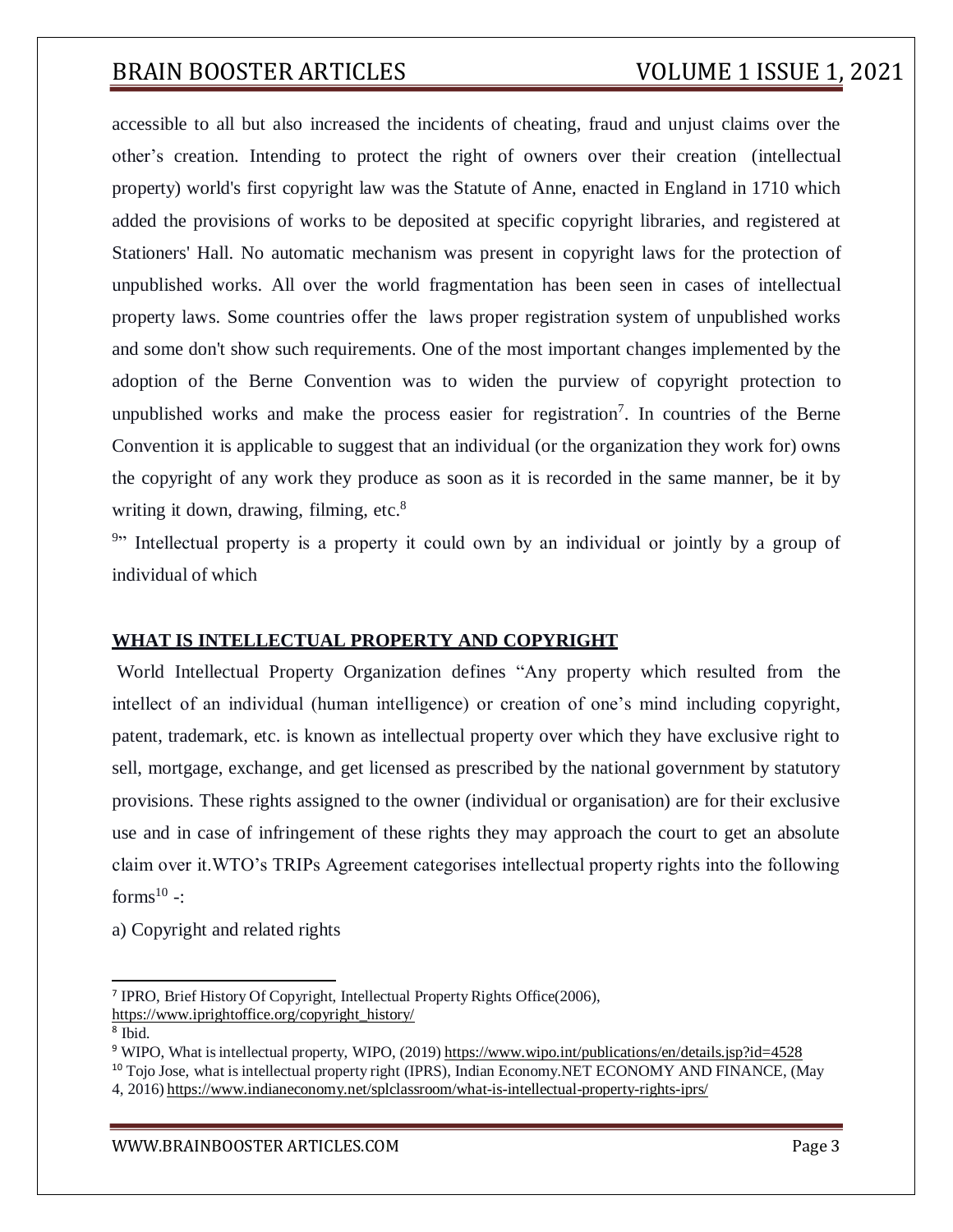b) Trademarks, including service marks

c) Geographical indications

- d) Industrial designs
- e) Patents
- f) Layout- designs (topographies) of integrated circuits
- g) Undisclosed information, including trade secrets
- h) Control of Anti-Competitive Practices in Contractual Licenses.

## **COPYRIGHT**

**Copyright** is a legal term to describe exclusive rights granted to creators, authors, artists, and composers for their 'original' creative work or to performers, artists, and broadcasters for the related rights<sup>11</sup>. These exclusive rights over their creation being monopolistic guarantees the creator exclusive right to sell, publish and reproduce, any literary, musical, dramatic, artistic or architectural work created by the author. Commonly copyright across the world includes<sup>12</sup> -:

- 1. Literary work i.e. novels, plays, poems, newspaper articles, etc.
- 2. Computer programmes, databases
- 3. Films, musical composition and choreography
- 4. Artists work
- 5. Architecture
- 6. Advertisements, maps and technical drawings

The Berne Convention held in the year 1886 recognized copyrights as legal rights for the signatory countries. It also emphasized that copyrights for the creative works do not have to be asserted or declared (i.e. registered)<sup>13</sup>. The copyrights are automatically in force at the creation of the work in the name of the author, who may or may not register his/her work $14$ . The author automatically gets entitled to all or any copyrights in the derivative works unless and until the author explicitly disclaims them, or until the copyright expires<sup>15</sup>. The purview of Copyright

[WWW.BRAINBOOSTER](http://www.brainbooster/) ARTICLES.COM **Page 4** 

<sup>11</sup> WIPO, Frequently Asked Questions: Copyright Basics , WIPO,

https:/[/www.wipo.int/copyright/en/faq\\_copyright.html#:~:text=Copyright%20\(or%20author'ss](http://www.wipo.int/copyright/en/faq_copyright.html#%3A~%3Atext%3DCopyright%20(or%20author)%20right)%20is,%2 C%20maps%2C%20and%20technical%20drawings

 $12$  Ibid.

<sup>13</sup> IPRO, supra note 7.

<sup>14</sup> IPRO, supra note 7.

<sup>&</sup>lt;sup>15</sup> IPRO, supra note 6.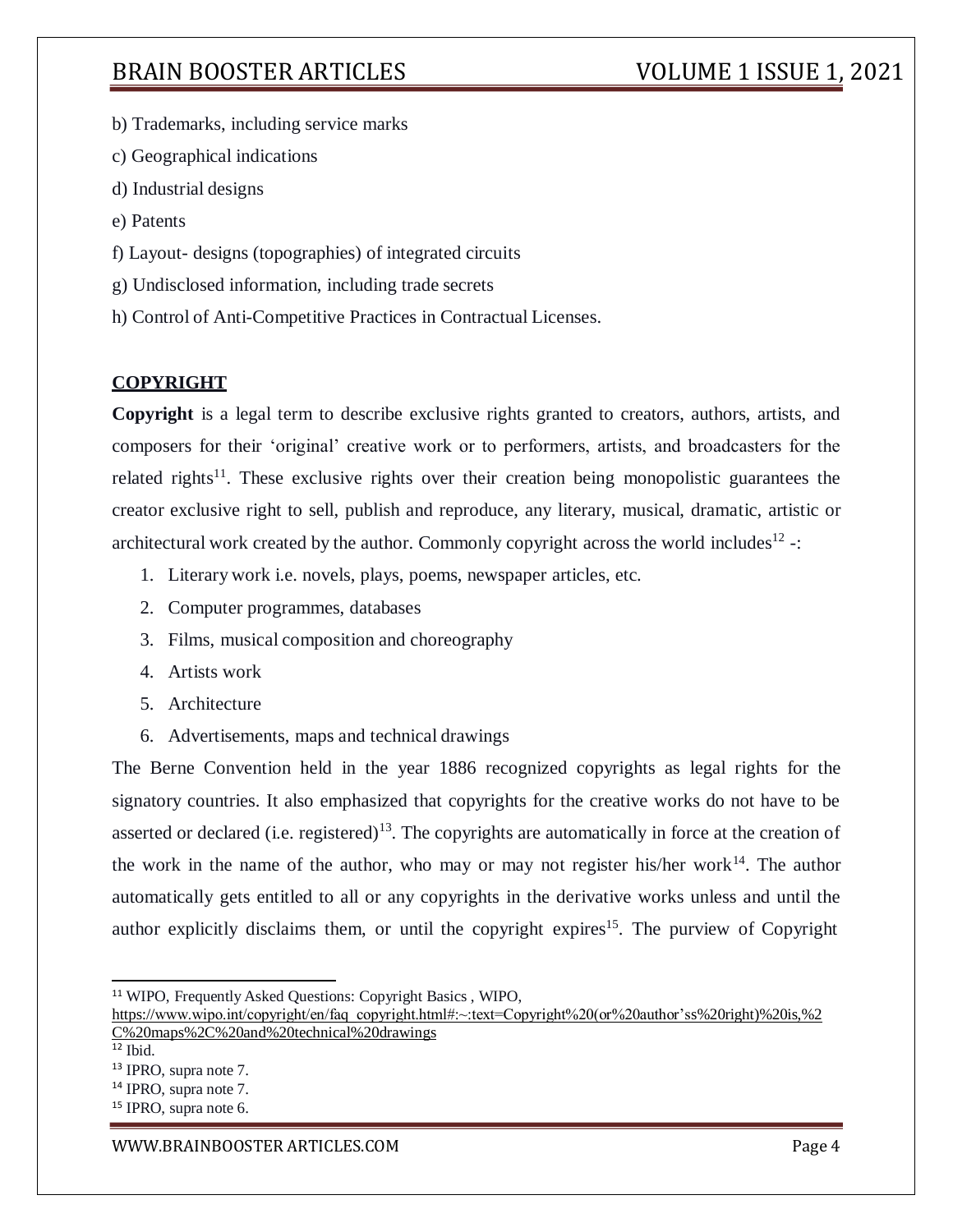protection is only to the expression of ideas not the procedures, or methods of operation or mathematical concepts. For example - a story has been created by a writer he has the exclusive right to publish or narrate it or displays it by any mode of his choice.

The Copyright Act, 1957 ensures the creators two kinds of exclusive over their creation or property: 1) Economic rights which include the right to have monetary benefits over the creation 2) Moral rights which include all non-economic $16$ .

## **CONCEPT OF MORAL RIGHTS AND FREEDOM OF EXPRESSION**

The concept of moral rights was derived from "**Personhood theory**" which postulates that the art or intellectual property is an extension of the author's personality and describes the author's personality as intricately threaded into the fabric of their artwork<sup>17</sup>. It creates a nexus between the art and artist which determines the value of the intellectual property. Scholars such as **Spence** describe moral rights as part of free speech because it provides speakers with the opportunity and autonomy to participate in public debates and express their ideas, opinions protect their ideas from being distorted or manipulated. Famous Scholar **Netanel**says that copyright ensures that the authors are adequately incentivised for their work by providing them autonomy which encourages new creation of art and inventions on the other hand enables a robust democracy<sup>18</sup>. Any modification, alteration or distortion made to the original piece of artwork will ultimately hamper the author's right to self-expression. And The Copyright Act, 1957 was enacted with the view to protect the property created by human intellect.

Section  $57^{19}$  by article 6bis of Brene convention ensures morals rights to the creator's or author's exclusive right which includes the right to paternity and right to integrity. Right to Paternity is one of the specific rights which entitles the author to claim authorship of his work which must be attributed to him whereas the Right to integrity permits the author to restrain any distortion, damage, or modification made to original work without his or her consent and claim damages in

[WWW.BRAINBOOSTER](http://www.brainbooster/) ARTICLES.COM **Page 5** 

<sup>16</sup> WIPO, supra note 10.

<sup>&</sup>lt;sup>17</sup> Shivani Kundle, India: Moral Rights And The Conflict With Freedom Of Expression, mondaq connecting knowledge & people(December 23,2020), https:/[/www.mondaq.com/india/copyright/1019084/moral-rights-and-the](http://www.mondaq.com/india/copyright/1019084/moral-rights-and-the-)conflict-with-freedom-

ofexpression#:~:text=Another%20limitation%20introduced%20on%20the,opposed%20to%20from%20outside%20s ources.

 $18$  Ibid.

<sup>&</sup>lt;sup>19</sup> The Copyright Act, 1957 sec 57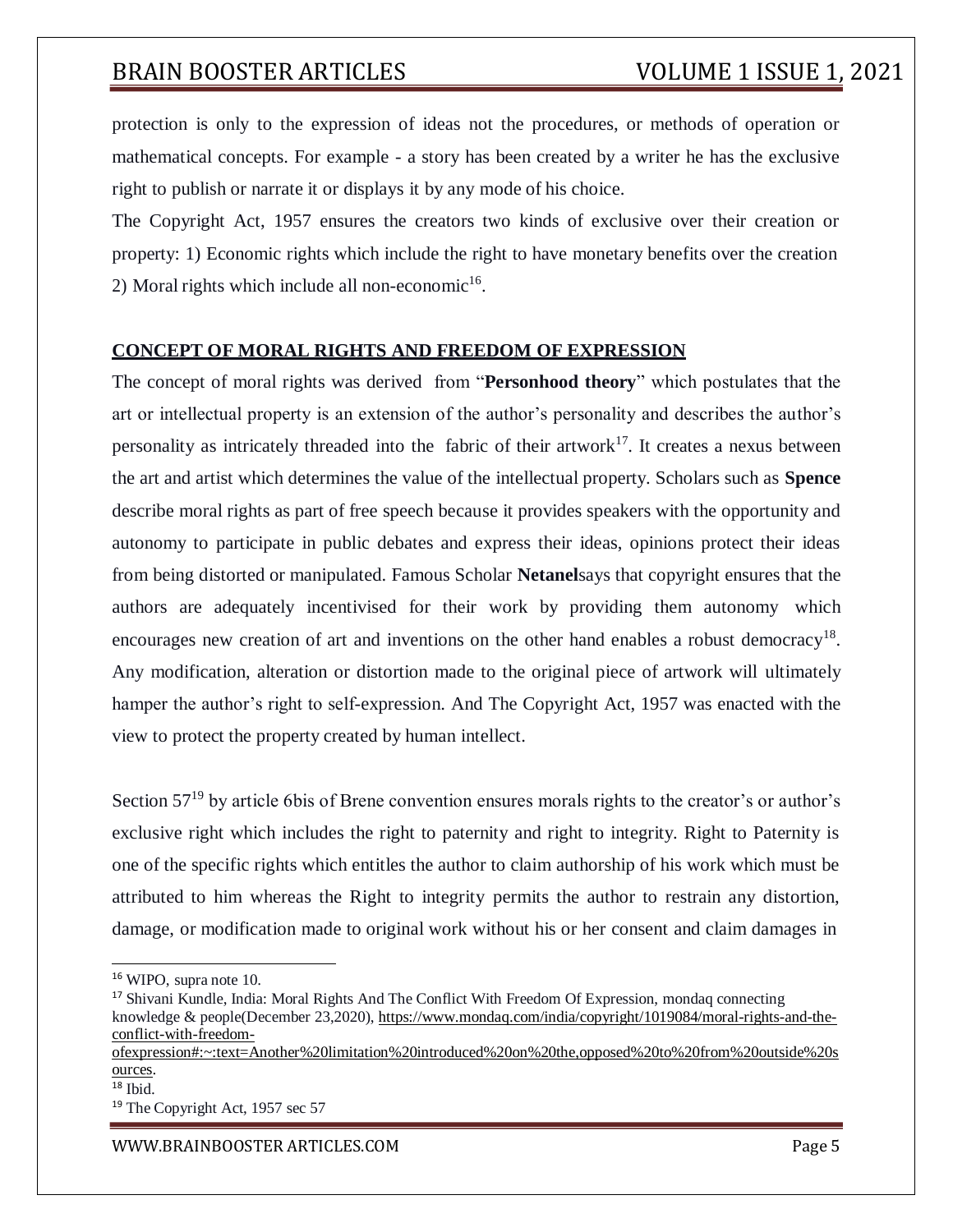case of such incidents<sup>20</sup>. In the case of AMARNATH SEHGAL V. UNION OF INDIA<sup>21</sup> which was filed before the Delhi High Court under section 57 of the Copyright Act, 1957, Court held that despite the transfer or sale of a copyrighted work from the creator to another person has been done creator still have moral rights that can be enforced whenever needed. A recent example of such misrepresentation has occurred in the Mirzapur 2 series where creators of the show came under a siege for using a book titled 'Dhabba'as prop along with voiceover in a scene. The author of the book surender Mohan Pathak alleged misrepresentation of his work. Another famous case of moral rights infringement is of 2017 "The charging Bull" against the Fearless Girl" artist of the "Charging Bull" has taken objection against the alteration of the content of his work as he intended to show the resilience of the American economy not to promote genderbased oppression.

#### **THE CONFLICT**

Moral rights and Freedom of Expression play a pertinent role in determining each other. It not only (especially the right to integrity) protects the originality of artwork or creation but also entitles the creators to protect their self-expression and free speech from further damage<sup>22</sup>.

But on a strict interpretation of the right to integrity, it has been seen that the Right along with the claim of protection brings a threat to democratic values of copyright if its scope of autonomy and exclusive control is left unchecked and without limits or boundaries. In a democratic country like India where fundamental rights not only allows you to express your ideas and opinion but also permits critical analysis of such ideas which latter accompanied by the concept of fair dealing<sup>23</sup> and fair use of artistic work as provided under section 52 of the Act<sup>24</sup> makes the work more democratic creating new opportunities. **The doctrine of fair dealing** is a legal limitation on the right exclusive right of ownership over their creation permitting the limited usage of such work along with maintaining the originality and sanctity of work to protect the moral right of the creator. There no such well-defined definition of this doctrine of fair dealing, Courts in India

<sup>&</sup>lt;sup>20</sup> Senthil Kumar, India: Moral Rights Under Copyright Law, mondaq connecting knowledge & people(October 20,2016), https:/[/www.mondaq.com/india/copyright/537094/moral-rights-under-copyright-law](http://www.mondaq.com/india/copyright/537094/moral-rights-under-copyright-law)

<sup>21</sup> AMARNATH SEHGAL V. UNION OF INDIA, AIR 2005(30)PTC253(Del)

<sup>22</sup> Shivani Kundle, supra note 14.

<sup>23</sup> Copyright Amendment Act, 2012 sec 52

<sup>&</sup>lt;sup>24</sup> The Copyright Act, 1957, sec 52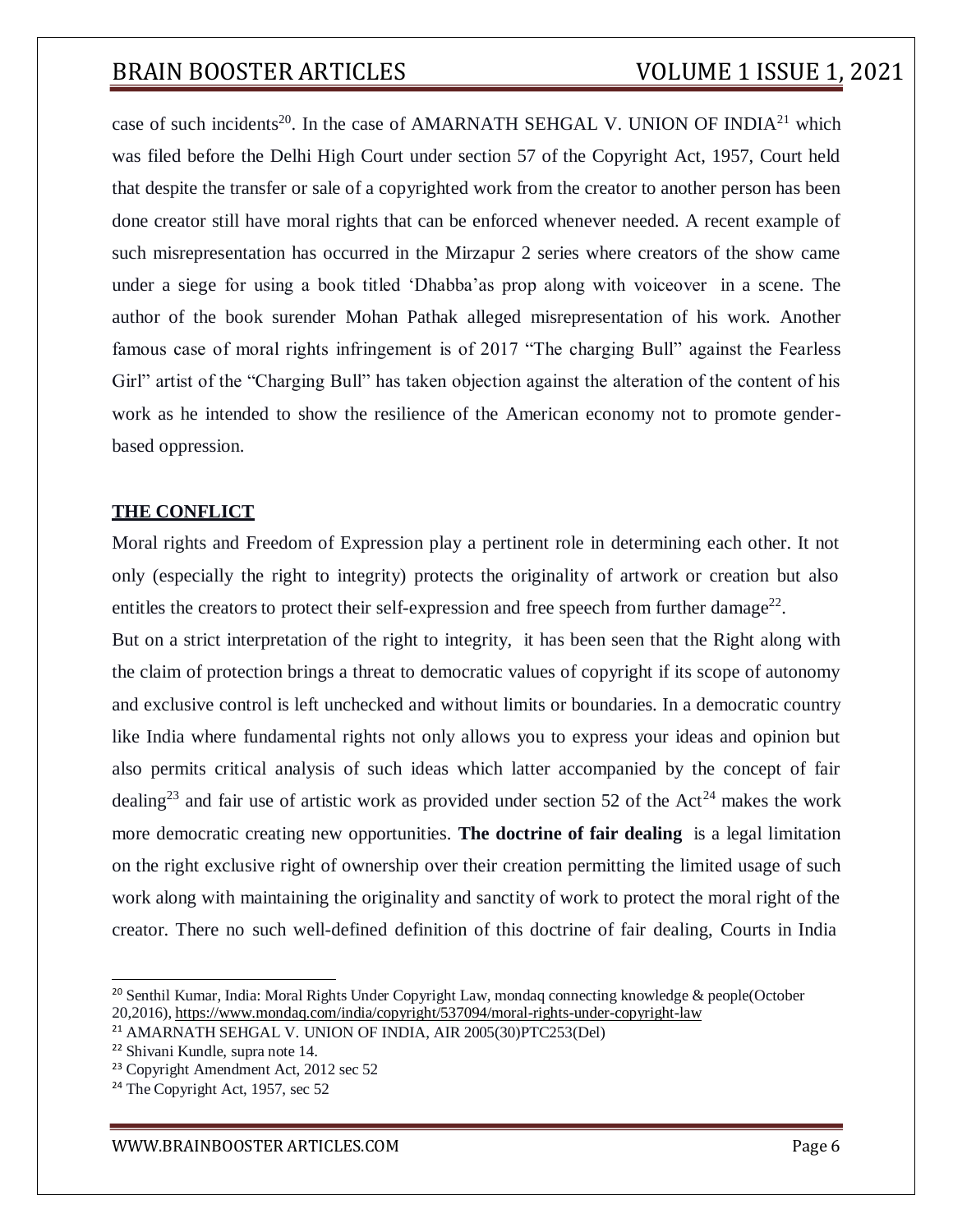have applied the justice, equity and good) conscience (depending on the amount of work used, purpose and the nature of use and its effect on the original one) to deal with such cases and resolved issue raised in those cases by applying common sense depending on the circumstances and facts of the cases. In the English case of **Gyles vs Wilcox<sup>25</sup>** doctrine of fair dealing was established and lord**Hartwick**in the same case categorised such kind of activities in two into: 1) **True abridgements** which include the creation of work in the truest and purest form without making any copyright infringement 2) **Coloured shortenings** which includes colouring or making certain adjustments to the original work. Recently a YouTube channel named **triggered insaan** has made a roasting video on Dinachak Pooja of her video song, she claimed copyright infringement over that video. It was later explained by the creator of the roasting video to YouTube India that the video was only for fun purpose and no infringement has been from his side. And many more examples can be seen in the case of video, songs, movie reviews, etc. Such review or criticism of any work shall not be regarded as an infringement of copyright where the criticism has been done in while:-

- 1. Of fair dealing
- 2. Private or personal use including research
- 3. Criticism or review
- 4. Reporting of current events and affairs including reporting of a lecture delivered in public.

### **PARODY**

Intimation or mimicry of someone else's work is another exception to copyright infringement which allows the young and critics to express their views and present the same subject matter or idea in their expression and no copyright infringement can be entertained in such cases until the expression of such idea is similar. To avoid the misuse of concepts of fair dealing and parody Court in the case of **M/s. Blackwood and Sons Ltd. and Others vs. A.N. Parasuraman and others<sup>26</sup>** has laid down certain to decide the extent of the defence of fair use in case of parodies:- 1) the quantum and value of subject matter taken about criticism 2) the purpose of use 3) similarity of competition between the two works. Another important principle that has been

<sup>25</sup> Gyles vs Wilcox ,(1740) 3 Atk 143;26ER 489

<sup>&</sup>lt;sup>26</sup> M/s. Blackwood and Sons ltd. and Others vs. A.N. Parasuraman and others, AIR 1959 Mad 410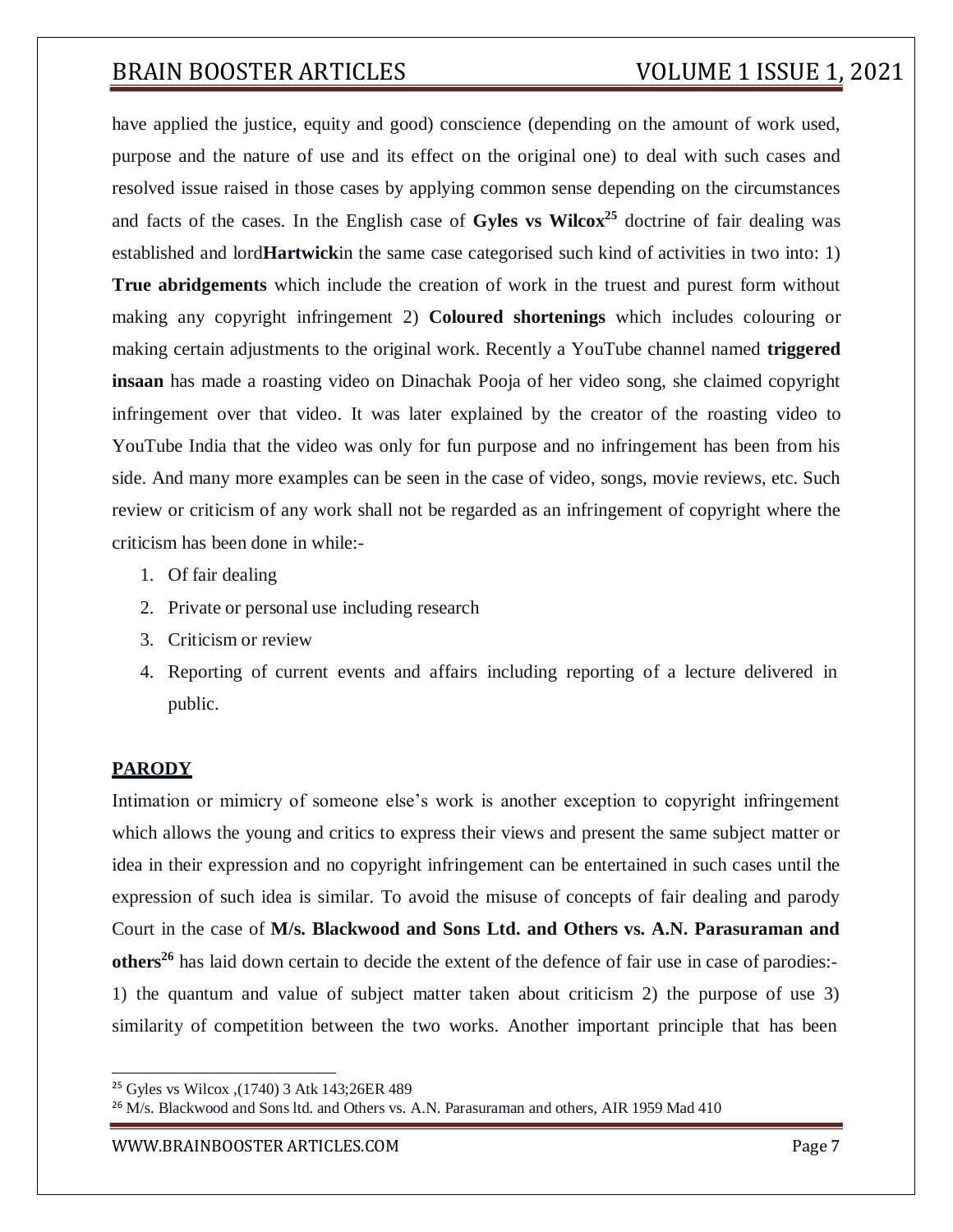established in this case was the intention and motive of the parodist to commercially exploit or to get benefit out of the goodwill over the original work to derive profit shall constitute copyright infringement. In the case of **Civic Chandra vs AmminiAmma<sup>27</sup>** the court held that parody of any form of critical work of the original creation did not constitute an infringement of copyright as long as it is not misused or misrepresented. Another issue related to this defence of violation of the Trademark Act was raised in the case of **TATA Sons Ltd vs. Greenpeace International & Anr<sup>28</sup>** regarding the negative depiction of Tata's port construction in an online game named Tata Vs Turtles (portraying them by escaping Tata logo by Greenpeace). Greenpeace in this case wasn't liable for the violation of trademark norms because:

- parody is within the purview of freedom of speech and expression
- parody of registered trademark is allowed for reasonable comments
- Trademarks were used to increase awareness among people and cannot be considered defamatory.

And the autonomy and exclusive right over the creation creates a bar in the procedure of development of art and literature and other aspects of copyright and preventing further modifications or amendments which may be beneficial for the welfare of democratic values of society in further development and evolution of various aspects of copyright.

### **CONCLUSION**

It can be concluded from the above discussion that the originality of self-expression should be maintained along with the protection of modifiers free speech**. Lesile Kim Treiger-Bar-Am** argues that the Right to integrity shouldn't be used to stifle excessive criticism and the limitation introduced on it is that original work allowed be in the public forum for critical appreciation and modifications to create a balance between the creators' freedom of self-expression along with its originality and modifiers free speech<sup>29</sup>. It brings transparency and encourages fair use of copyright which make work accessible to the public at large. Contemporary Indian codes don't provide an adequate defence to parodist to space from their liability in case of any exploitation or infringement. Such loopholes are an open invitation to frauds violating the moral rights and

<sup>27</sup> Civic Chandra vs Ammini Amma ,AIR 1996 16 PTC 329(Kerala)

<sup>28</sup> TATA Sons Ltd vs. Green peace International & Anr. 178 (2011) DLT 705

<sup>29</sup> Shivani Kundle, supra note 14.